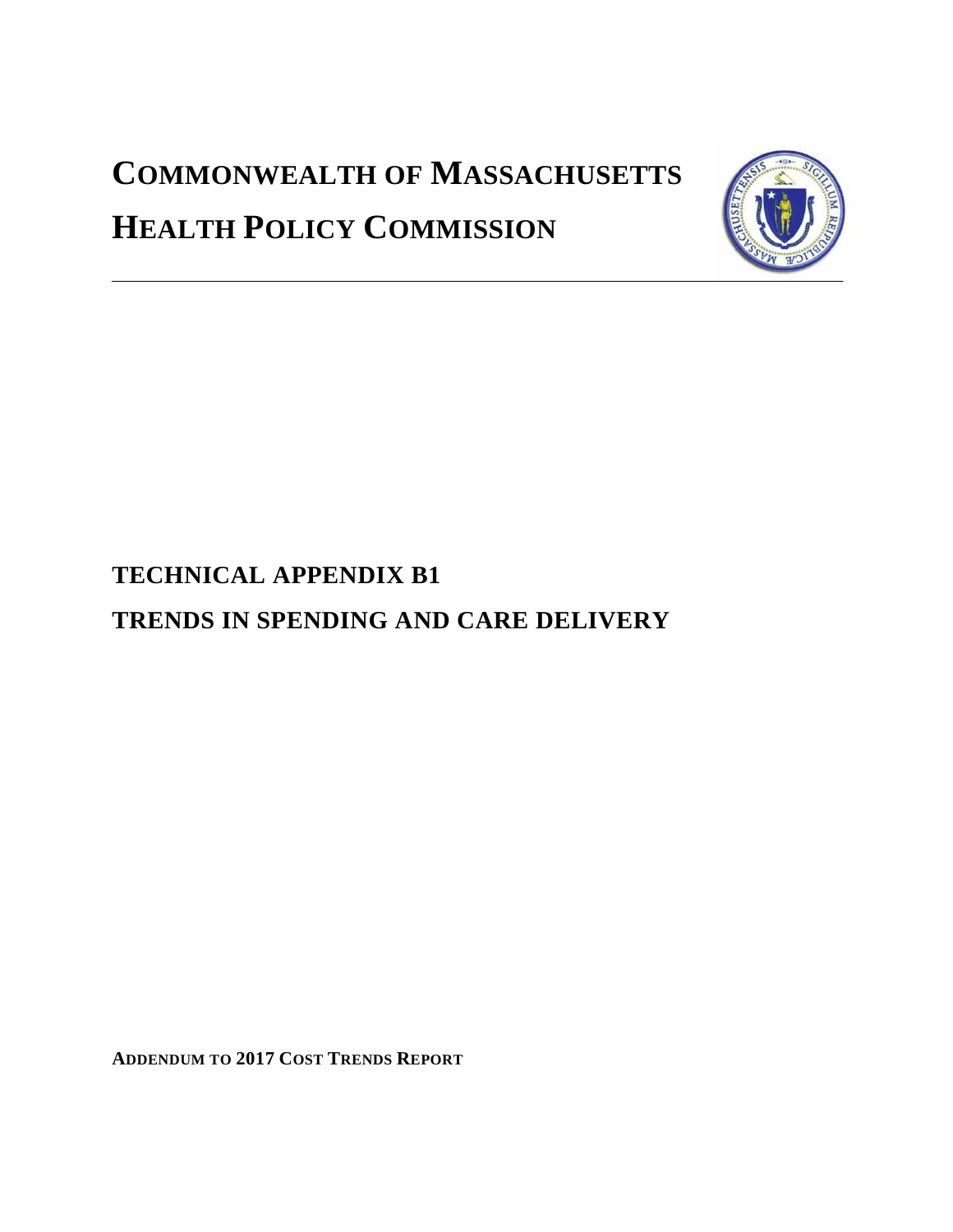# **Table of Contents**

| 2 Total family premium and employee contribution to premium in Massachusetts by the firm's          |
|-----------------------------------------------------------------------------------------------------|
|                                                                                                     |
| 3 Differences in utilization and spending for families of similar income but better or worse health |
|                                                                                                     |
|                                                                                                     |
|                                                                                                     |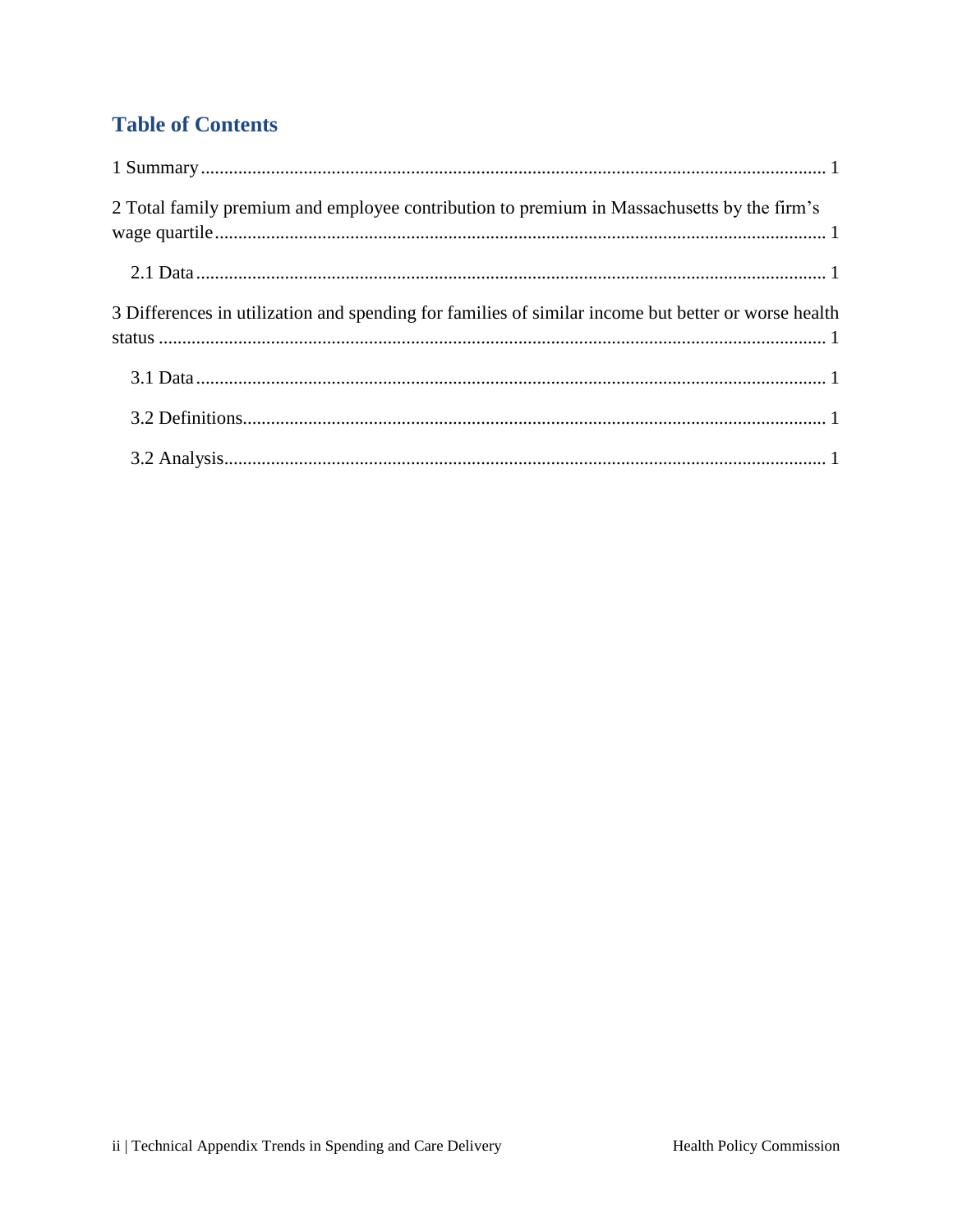### <span id="page-2-0"></span>**1 Summary**

This section describes the Health Policy Commission's (HPC) approach to the analyses contained in **Chapter 2: "Overview of Trends in Spending and Care Delivery"** of the 2017 Cost Trends Report.

### <span id="page-2-1"></span>**2 Total family premium and employee contribution to premium in Massachusetts by the firm's wage quartile**

#### <span id="page-2-2"></span>**2.1 Data**

The HPC used data from the Agency for Healthcare Research and Quality's Medical Expenditure Panel Survey (MEPS)—a set of large-scale surveys of families and individuals, their medical providers, and employers across the United States. Total family premium can be found in Table VIII.D.1, "Average total family premium (in dollars) per enrolled employee at private-sector establishments that offer health insurance by average wage quartiles and State: United States, 2016." Employee contribution can be found in Table VIII.D.2, "Average total employee contribution (in dollars) per enrolled employee for family coverage at private-sector establishments that offer health insurance by average wage quartiles and State: United States, 2016." For more information on these sources, see **Technical Appendix D: "Data Sources."**

## <span id="page-2-3"></span>**3 Differences in utilization and spending for families of similar income but better or worse health status**

#### <span id="page-2-4"></span>**3.1 Data**

The HPC used data from the Center for Health Information and Analysis' Massachusetts Health Insurance Survey (MHIS) for 2014, 2015 and 2017. The MHIS provides information on health insurance coverage, health care access, use, and affordability for Massachusetts residents as part of CHIA's Continuing Study on Insurance Coverage, Underinsurance and Uninsurance.

#### <span id="page-2-5"></span>**3.2 Definitions**

HPC restricted this analysis to members of families with employer-sponsored insurance (ESI) that are under the age of 65 and between 200% and 500% of the federal poverty level (FPL). Those without a family income or insurance type where excluded. As out-of-pocket costs (OOP) were reported in ranges, range midpoints where used for quantitative analyses (e.g., "\$200 to under \$500" was converted to \$350). Analysis was conducted on a pool of respondents from both the 2014 and 2015 surveys. "Better health" is defined as those reporting their health is "excellent" or "very good." "Worse Health" is defined as those reporting there is "good", "fair" or "poor."

#### <span id="page-2-6"></span>**3.2 Analysis**

All income and spending figures were reported at the household level. To calculate average OOP for the average Massachusetts family (size of 4), HPC first divided family OOP by family size,